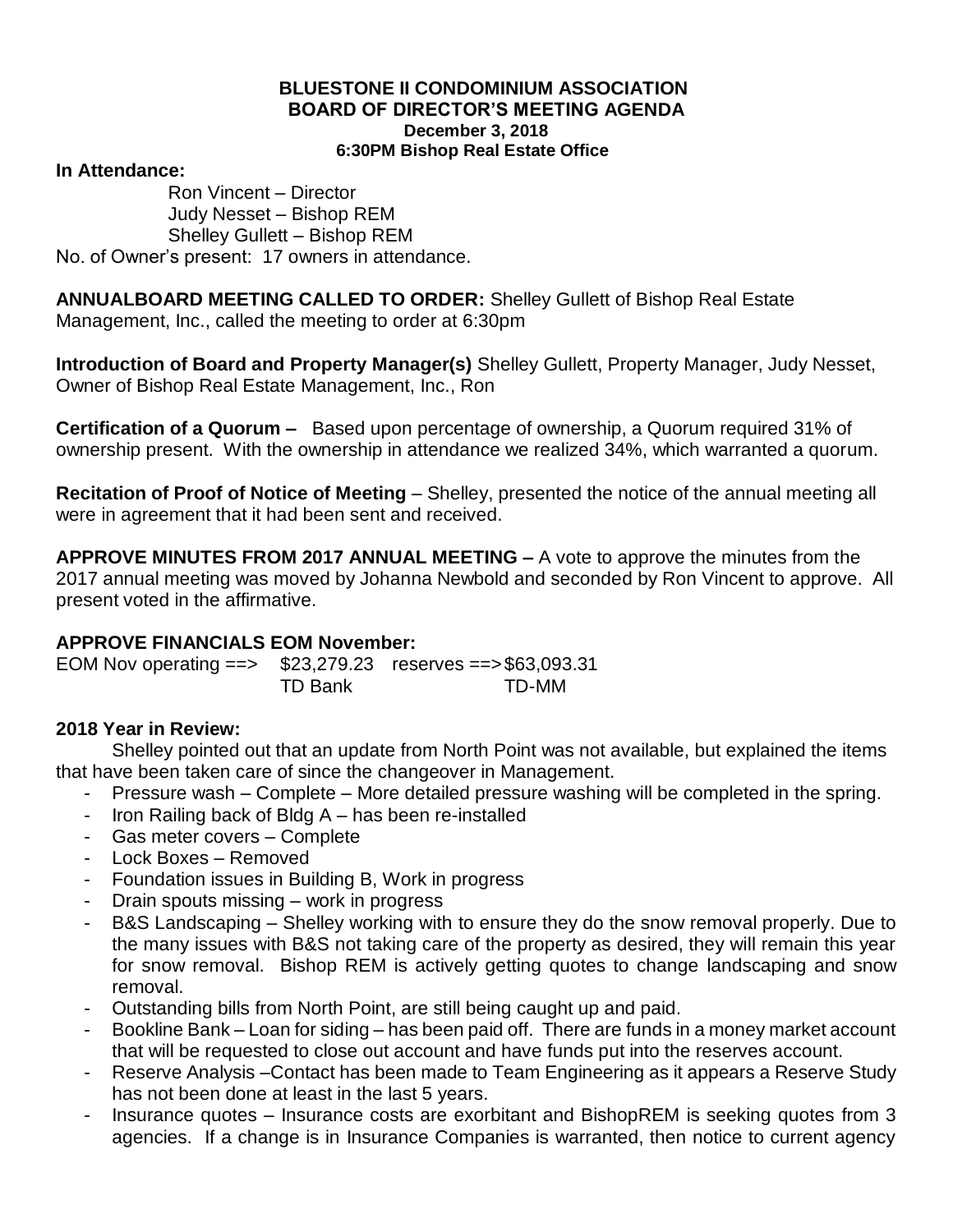needs to be given in January as to avoid any potential penalties for cancellation. Current insurance due to expire May 2019.

- On-line payments letter with instructions for on-line payment has been sent.

### **PROJECTS CURRENTLY IN PROCESS:**

Unit forms have been sent out to update records, and only 24 of the forms have been returned as of December 3rd, 2018. Shelley stressed the importance of these forms as new parking permits will be issued for January 2019. These parking permits will be linked to individual vehicle(s) with recorded numbers that correspond to the vehicle.

### **PROJECTS ON HOLD UNTIL SPRING 2019:**

- Quotes on Garage Roofs With the board for approval, once approved, work will start in the spring.
- Quote to repair fencing at tennis court needs board approval, once approved, work will start in the spring.

# **FINANCE REVIEW**

- Discuss 2019 Budget, there was much discussion about the mis-management of funds by the previous management company. Shelley informed the attendees of where we are financially and the numbers are listed above. It was pointed out that the loan for the siding has been paid off which will help in maintaining a balanced budget. Other areas of concern were insurance costs, snow removal, shared expenses with Bluestone I. Some costs are fixed and cannot be altered, while others will be looked and discussed as to how to cut some expenses.
- 2019 increase in condo fees, much discussion about condo fees vary from unit to unit, even though each unit enjoys the same services and amenities.
- Acceptance of the 2019 budget was moved by John Lisle and seconded by Deb Coughlin and the vote was in the affirmative to accept.

**ELECTION - 2 POSITION AVAILABLE TO SERVE BOD, 1 position for a 1 year term and 1 position for a 3 year term.** It was pointed out that 2 of the positions actually changed during the same year, one position was to fill a void of a director that resigned from the board.

Nominations for the 1 year term were: Khalil Razzaghi (Unit 72), Roland Bates (Unit 64), Cathy Donaher (Unit 87) and Deb Coughlin (Unit 112). Written ballots were collected and resulted in a tie between Khalil Razzaghi and Deb Coughlin. Deb Coughlin withdrew her name and stated she would request to be nominated for the 3 year term. Election was then granted to Khalil Razzaghi for a 1 year term to finish out the required 3 year term.

Nominations for the 3 year term were: Deb Coughlin (Unit 112) and Alex Newbold (Unit 70). Written ballots were provided and Alex Newbold was elected to serve a 3 year term on the Board of Directors.

#### **OPEN SESSION**

Many issues of concern were brought up as follows:

- Issues with siding that are long standing from the original installation and second attempt to correct. **Resolution,** will be that Bishop REM will contact 3 reputable siding companies to quote on fixing all issues, not just one or two.